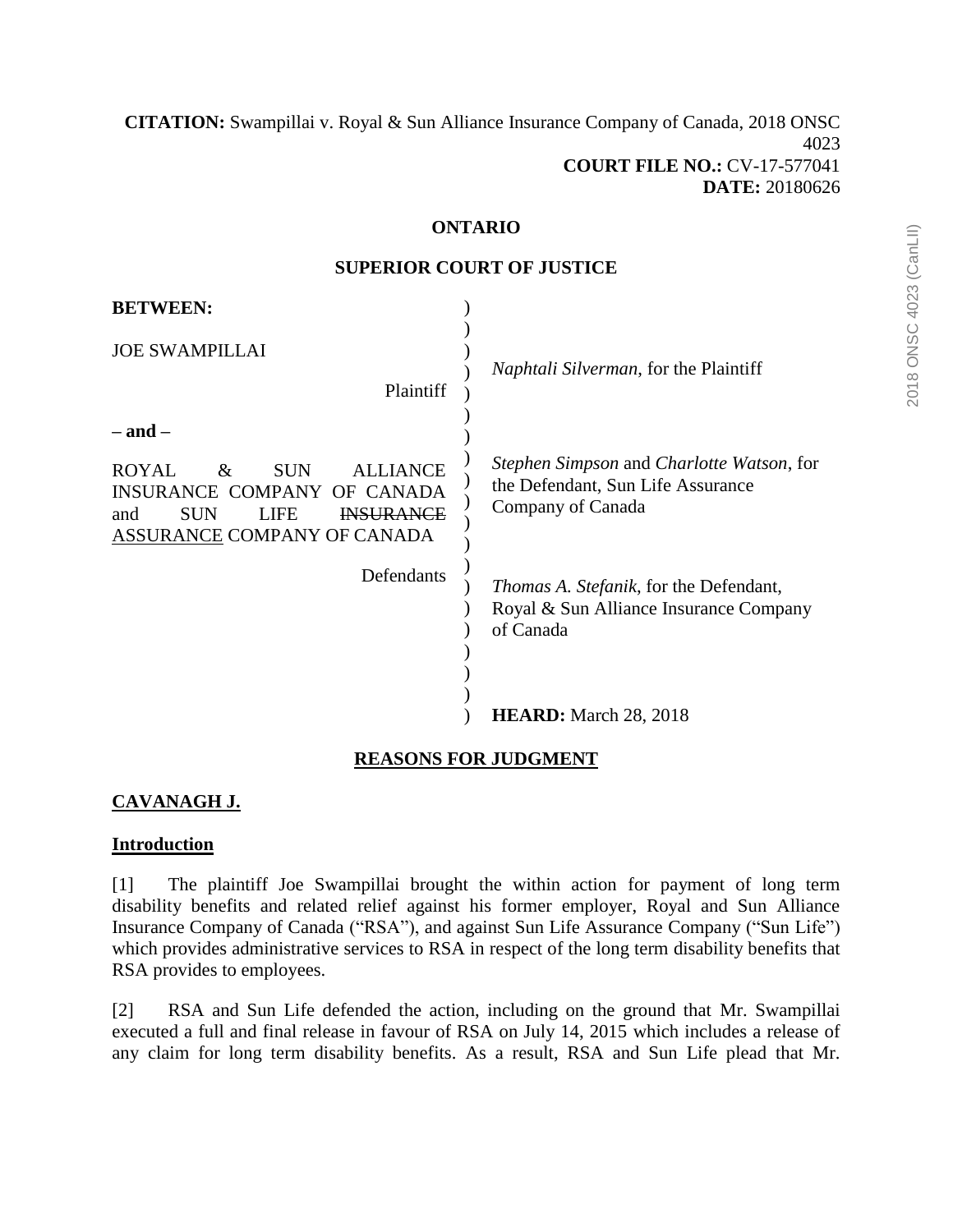Swampillai is not entitled to make any claim against RSA for disability benefits or against Sun Life for the administration of those benefits.

[3] After receiving the statements of defence, Mr. Swampillai amended his statement of claim to plead the doctrine of unconscionability. Mr. Swampillai pleads that this doctrine applies such that the release, as it relates to long term disability benefits, should be set aside and declared unenforceable.

[4] RSA and Sun Life have brought motions for summary judgment dismissing the action on the ground that the release is binding and enforceable and bars Mr. Swampillai's claim for long term disability benefits. Mr. Swampillai opposes the motions for summary judgment. Mr. Swampillai submits that the release, insofar as it applies to release his claim for long term disability benefits, should be set aside and declared unenforceable because it is unconscionable.

[5] The parties agree that it is proper for me to decide on this motion for summary judgment whether the release as it applies to Mr. Swampillai's claim for long term disability benefits should be set aside and rendered unenforceable. If the release is set aside and declared unenforceable as it relates to Mr. Swampillai's claim for long term disability benefits, the action will proceed to trial. If the release is valid and enforceable as it relates to Mr. Swampillai's long term disability benefits claim, the motions for summary judgment must be granted and the action must be dismissed.

[6] For the following reasons, I conclude that the release signed by Mr. Swampillai on July 14, 2015 must be set aside and declared unenforceable as it relates to Mr. Swampillai's claim for long term disability benefits, based upon the application of the doctrine of unconscionability. The motions for summary judgment by RSA and by Sun Life are dismissed.

## **Factual Background**

[7] Mr. Swampillai worked for RSA from August 7, 2001 to December 2, 2007 under fixed term contracts without employee benefits. From December 3, 2007 until his employment was terminated effective July 22, 2015, Mr. Swampillai was employed by RSA and he received benefits. Mr. Swampillai worked for RSA as a distribution clerk in the distribution room and helping in the mail room. His job had physical demands such as lifting and moving. Mr. Swampillai speaks and understands English, although it is not his first language.

[8] In 2013, Mr. Swampillai was diagnosed with degenerative disc disease, spinal stenosis of his lumbar spine and osteoarthritis. According to his evidence, he was unable to work without suffering from severe pain, and he was also suffering from depression.

[9] During the relevant time frame, RSA had in place an "Administrative Services Only" agreement with Sun Life under which Sun Life adjudicated claims by RSA employees who claimed entitlement to long term disability ("LTD") benefits.

[10] Under the terms of RSA's Long Term Disability Plan, there is what is called an "own occupation" clause in which an employee's eligibility for LTD benefits would be adjudicated by Sun Life on the basis of whether the employee was capable of performing the duties of his/her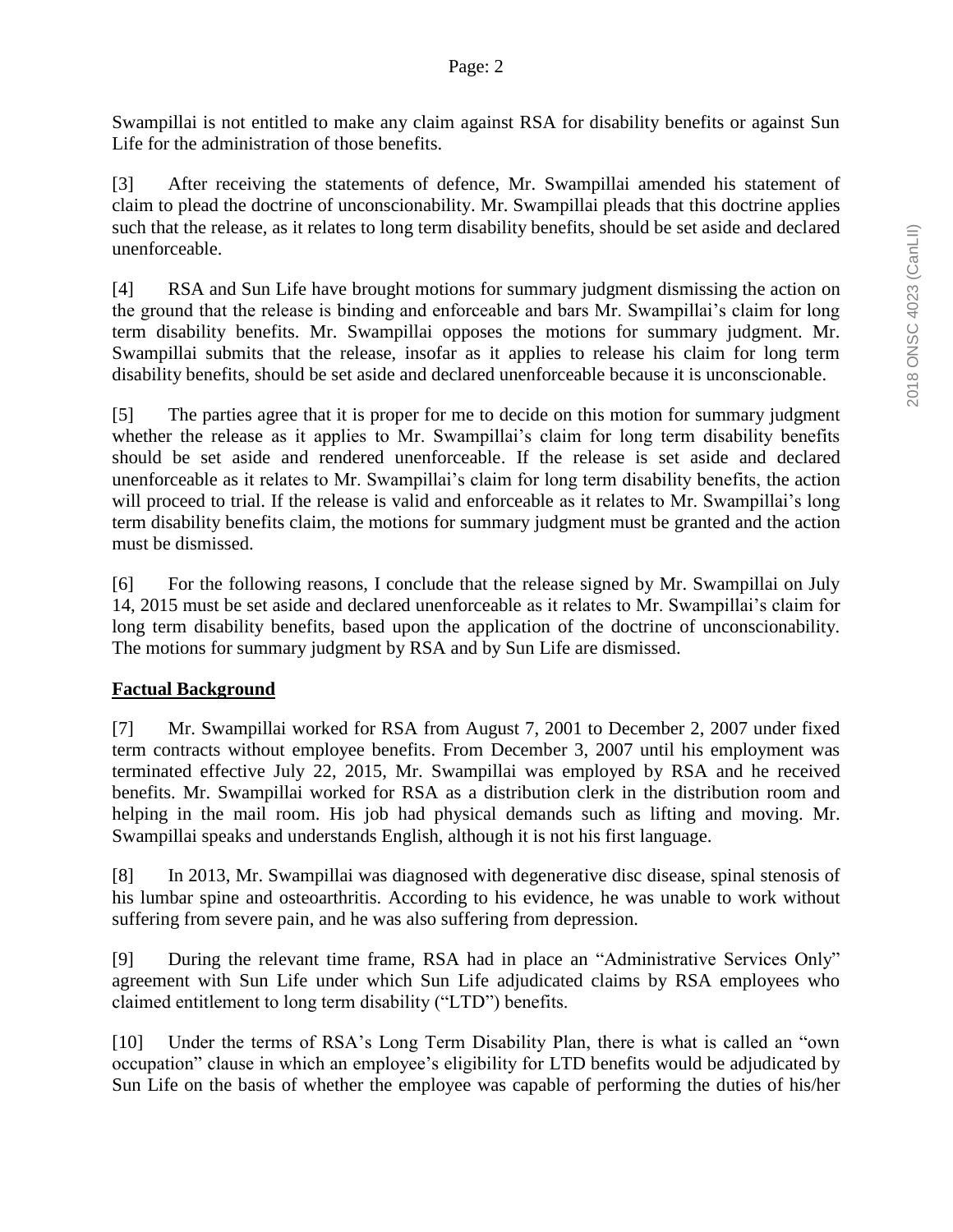current occupation with RSA. After the initial two (2) year "own occupation" period, Sun Life would then assess whether the employee was totally disabled from performing any work.

[11] In 2013, Mr. Swampillai received short-term disability benefits prior to applying for long term disability benefits. The short-term disability benefits under his contract of employment with RSA were paid as salary continuation and were for a maximum period of six (6) months.

[12] In June 2013, a member of the human resources department at RSA submitted a "Plan Sponsor's Statement Claim for Long Term Disability Benefits" on behalf of Mr. Swampillai. On or about September 20, 2013, an employee of Sun Life sent a letter to Mr. Swampillai approving his claim for long-term disability benefits effective July 22, 2013. For approximately the next two years, until July 2015, Mr. Swampillai received LTD benefits.

[13] On March 31, 2015, Mr. Swampillai received a letter from Sun Life advising him that he did not meet the definition of disability for the "any occupation" eligibility for LTD benefits, and that his LTD benefits would therefore cease on July 22, 2015. The letter also stated, among other things, that Mr. Swampillai could appeal the decision and that the appeal period ends on October 22, 2015 after which time the decision will be considered final. On May 12, 2015, Mr. Swampillai did appeal the decision to cease paying his LTD benefits and he provided updated medical information to Sun Life.

[14] On June 2, 2015, Mr. Swampillai received a second denial letter from Sun Life advising that Sun Life was maintaining its decision to close his claim effective July 22, 2015. The letter stated that the appeal period to appeal the decision would end on October 22, 2015, after which time Sun Life's decision will be considered final.

[15] On June 19, 2015, Mr. Swampillai retained a law firm, Sokoloff Lawyers, to represent him with respect to the denial of LTD benefits.

[16] By letter dated June 24, 2015, RSA confirmed that Mr. Swampillai's employment would cease effective July 22, 2015. RSA offered Mr. Swampillai a severance offer which included Mr. Swampillai's minimum employment standards entitlements based upon employment from December 3, 2007 and, in addition, a further amount representing an additional 26.5 weeks' pay, a total of 43.2 weeks, in exchange for Mr. Swampillai agreeing to sign the form of full and final release which was attached to the June 24, 2015 letter.

[17] The form of release that was enclosed with RSA's June 24, 2015 letter included language that would release RSA from liabilities which relate to Mr. Swampillai's employment or the termination of his employment including payments related to "benefit coverage under the Company's applicable plans and/or policies ... including short term or long term disability benefits ..."

[18] RSA's letter pointed out to Mr. Swampillai that "you will continue to receive your Long" Term Disability benefits until July 21, 2015". Mr. Swampillai was given until July 22, 2015 to sign the release. The letter stated that if he did not sign the release, the offer would expire and Mr. Swampillai would only receive his "statutory minimum entitlements".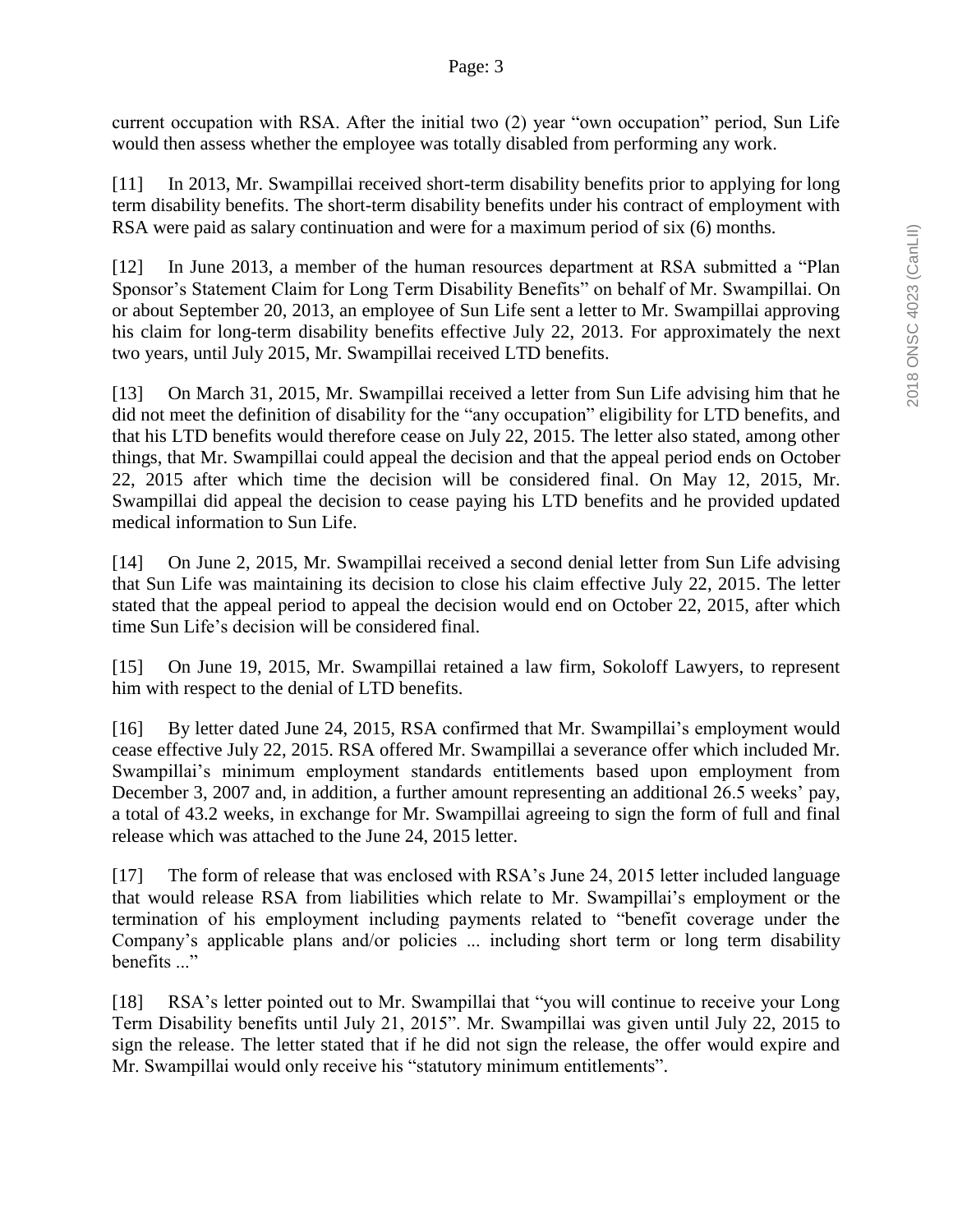[19] Mr. Swampillai emailed a copy of the first page of the June 24, 2015 letter to an assistant at Sokoloff Lawyers and he advised in his covering email that "[t]his is the final Settlement of RSA". Mr. Swampillai's evidence is that he did not believe that RSA's offer had anything to do with Sun Life or his LTD benefits. He then met with the assistant at Sokoloff Lawyers in person to get advice about negotiating more money to take into account his earlier years with RSA, from 2001 to 2007. Mr. Swampillai was advised that Sokoloff Lawyers do not practice employment law, and that he could go find another lawyer if he wanted help with this matter. He did not retain another lawyer.

[20] In a telephone discussion, Mr. Swampillai spoke to a representative of RSA about the calculation of his termination package. He expressed concern that RSA had only calculated the termination payment based on his employment from 2007 until 2013 when, in fact, he had worked for RSA since 2001. Following this conversation, RSA decided to enhance Mr. Swampillai's severance package and provided to him a restated severance offer in a letter dated July 14, 2015. The increased severance package amounted to a total payment of 60.2 weeks of current base salary, plus an additional lump-sum amount in the amount of \$3,718.25 for loss of benefits, plus the other provisions that had previously been offered to Mr. Swampillai in the June 24, 2015 letter. The text of the form of release that was presented to Mr. Swampillai on July 14, 2015 was the same as the text of the original release that was presented to him on June 24, 2015. Mr. Swampillai was given until July 29, 2015 to accept the offer and sign and return the release. He was told that if he did not do so, the offer would expire and only his statutory minimum entitlements would be provided to him.

[21] Mr. Swampillai executed the release on July 14, 2015 and his signature was witnessed by his wife. He commenced this action on June 13, 2017.

## **Analysis**

[22] The issue on these motions is whether the release should be set aside and rendered unenforceable as it relates to Mr. Swampillai's claim for LTD benefits on the ground that it is unconscionable.

[23] In *Titus v. William F. Cooke Enterprises Inc*., 2007 ONCA 573 the Court of Appeal expressed the principles that apply to the doctrine of unconscionability in circumstances involving termination of an employment relationship. In *Titus*, the plaintiff was employed as an in-house lawyer and he was dismissed. His employer offered a settlement package that provided for three months' salary in lieu of notice, provided he signed a release, and the plaintiff accepted and signed the release on the spot. The plaintiff later sued his former employer claiming that the settlement and release were unconscionable. The trial judge held that the release was not binding, and awarded damages based upon a notice period of ten months. The Court of Appeal set aside the trial judgment and, in its reasons, explained the approach to be taken when a court considers whether a contract should be set aside as unconscionable:

[36] A party relying on the doctrine of unconscionability to set aside a transaction faces a high hurdle. A transaction may, in the eyes of one party, turn out to be foolhardy, burdensome, undesirable or improvident; however, this is not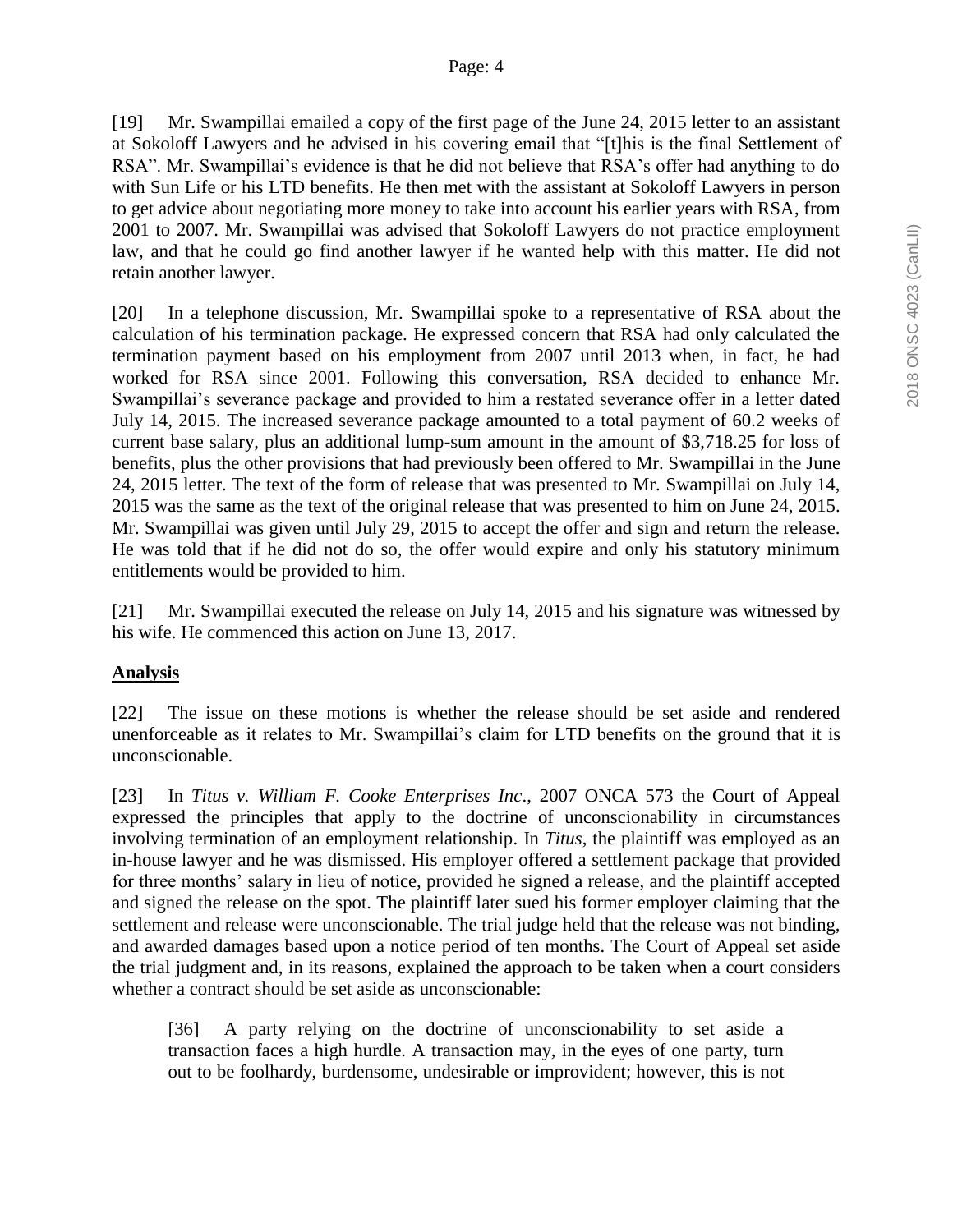enough to cast the mantle of unconscionability over the shoulders of the other party: see Fridman, *The Law Contract in Canada* (Fifth Edition), p. 320.

[37] In *Black v. Wilcox* (1976) 12 O.R. (2d) 759 at 762 (C.A.), Evans J.A. discussed the foundations of unconscionability in a similar fashion:

In order to set aside the transaction between the parties, the Court must find that the inadequacy of the consideration is so gross or that the relative positions of the parties are so out of balance in the sense of gross inequality of bargaining power or that the age or disability of one of the controlling parties places him at such a decided disadvantage that equity must intervene to protect the party of whom undue advantage has been taken.

[38] In a recent case dealing with the doctrine of unconscionability in a wrongful dismissal context, *Cain v. Clarica Life Insurance Co., supra*, Côté J.A. reviewed the leading cases and academic commentary and concluded, at para. 32:

Those authorities discuss four elements which appear to be necessary for unconscionability…

- 1. a grossly unfair and improvident transaction; and
- 2. victim's lack of independent legal advice or other suitable advice; and
- 3. overwhelming imbalance in bargaining power caused by victim's ignorance of business, illiteracy, ignorance of the language of the bargain, blindness, deafness, illness, senility, or other similar disability; and
- 4. other party's knowingly taking advantage of this vulnerability.

[24] Mr. Swampillai submits that all four elements of the *Titus* test are present in this action. RSA and Sun Life submit that none of the four elements are present. Sun Life supported the submissions made by RSA in relation to unconscionability.

## *Was the transaction grossly unfair and improvident?*

[25] Mr. Swampillai submits that in this case, if his LTD benefits had not ceased or if he had been successful in disputing the denial of his LTD benefits and remained medically entitled to receive ongoing benefits, he would have been potentially entitled to continue to receive benefits until the age of 65 with a value of over \$300,000. At the time that the release was signed, Mr. Swampillai was engaged in a process with Sun Life to appeal its denial of his LTD benefits. He submits that his LTD claim, in respect of which he had retained legal counsel to represent him, was a viable claim when the release was signed, and that the severance package which he received as part of the transaction in which the release was given included nothing in consideration for a release of this claim. Mr. Swampillai submits that, in these circumstances, the transaction in respect of which the release was given was grossly unfair and improvident.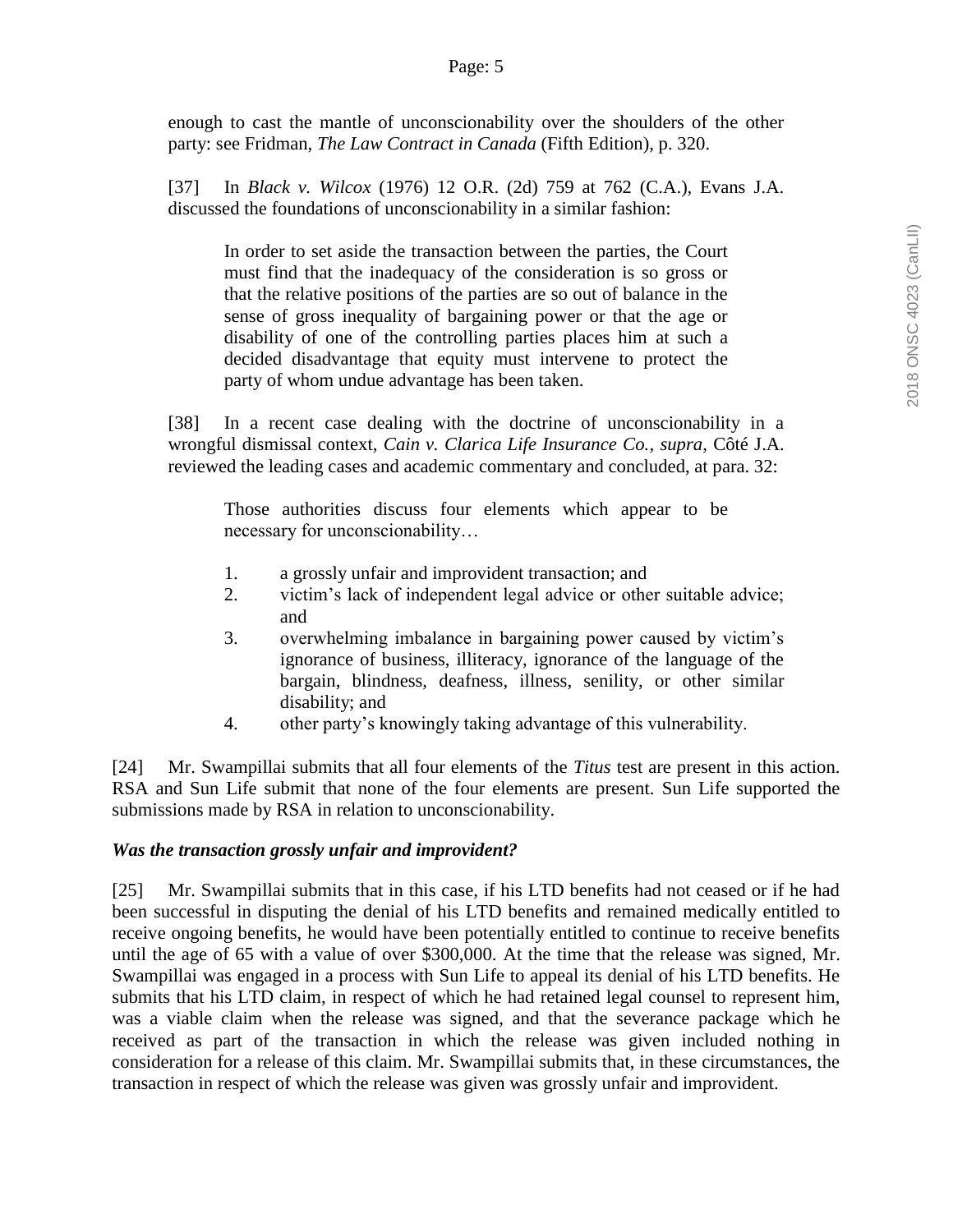[26] RSA submits that it was open to Mr. Swampillai to assess the merit of his LTD claim and to give up this claim as part of an overall settlement. RSA submits that it would be entirely speculative for me to try to assess the merits of a claim for LTD benefits and find that his claim had sufficient merit such that I should conclude, because Mr. Swampillai gave up his LTD claim, the transaction is grossly unfair. RSA also submits that it is incorrect to say that there was no consideration for the release of the LTD claim simply because there was no specific allocation of money for this claim as part of the settlement.

[27] In order for me to assess whether the transaction was grossly unfair and improvident, I examine the circumstances surrounding the transaction as well as the terms of the transaction.

[28] I first consider the circumstances that existed in the period of time before Mr. Swampillai was notified that his employment would be terminated.

[29] Under the Administrative Services Contract between Sun Life and RSA, RSA appointed Sun Life as its agent to act as the Plan Administrator and Sun Life agreed to so act. Sun Life, RSA's agent, fully knew the circumstances that existed with respect to Mr. Swampillai's LTD claim. Sun Life was authorized by RSA to deal directly with Mr. Swampillai in relation to his LTD claim. According to the evidence of Tanja Velic who swore an affidavit on behalf of RSA, the medical information submitted to Sun Life by employees making claims for LTD benefits was kept confidential from RSA, and the extent of RSA's knowledge of an employee's medical condition was that RSA would be advised by Sun Life whether an employee's application had been granted. According to Ms. Velic, if, as and when an employee was adjudged by Sun Life to be capable of returning to work, with or without restrictions, Sun Life would so advise RSA.

[30] Mr. Swampillai had applied to Sun Life for LTD benefits in July 2013 and Sun Life determined that he qualified for LTD benefits under the applicable eligibility requirements. Mr. Swampillai received a letter dated September 20, 2013 from Sun Life advising that his claim for LTD benefits had been approved effective July 22, 2013. This letter included advice from Sun Life that RSA's long term disability benefits are self-insured, that RSA has the sole legal and financial liability for these benefits and funds the claims from its net income, retained earnings or other financial resources, and that Sun Life provides administrative services only, which include claims processing and case management services. These LTD benefits were paid from July 22, 2013 to July 22, 2015.

[31] Mr. Swampillai was advised by Sun Life by letter dated April 7, 2015 that his LTD benefits would be terminated on July 22, 2015 because of the change in definition for eligibility for continuing benefits after 24 months. RSA is not mentioned in Sun Life's April 7, 2015 letter. Mr. Swampillai sent new medical evidence to Sun Life on May 12, 2015. On June 12, 2015, Mr. Swampillai received another letter from Sun Life advising that he did not meet the definition of disability for "any occupation" and confirming that his LTD benefits would cease on July 22, 2015. He was notified by Sun Life that he would have until October 22, 2015 to appeal Sun Life's decision, after which it would be considered final. RSA is not mentioned in Sun Life's June 2, 2015 letter. Mr. Swampillai retained legal counsel to represent him with respect to his claim for denied LTD benefits on or about June 19, 2015, although there is no evidence that either Sun Life or RSA was informed of this representation at the time.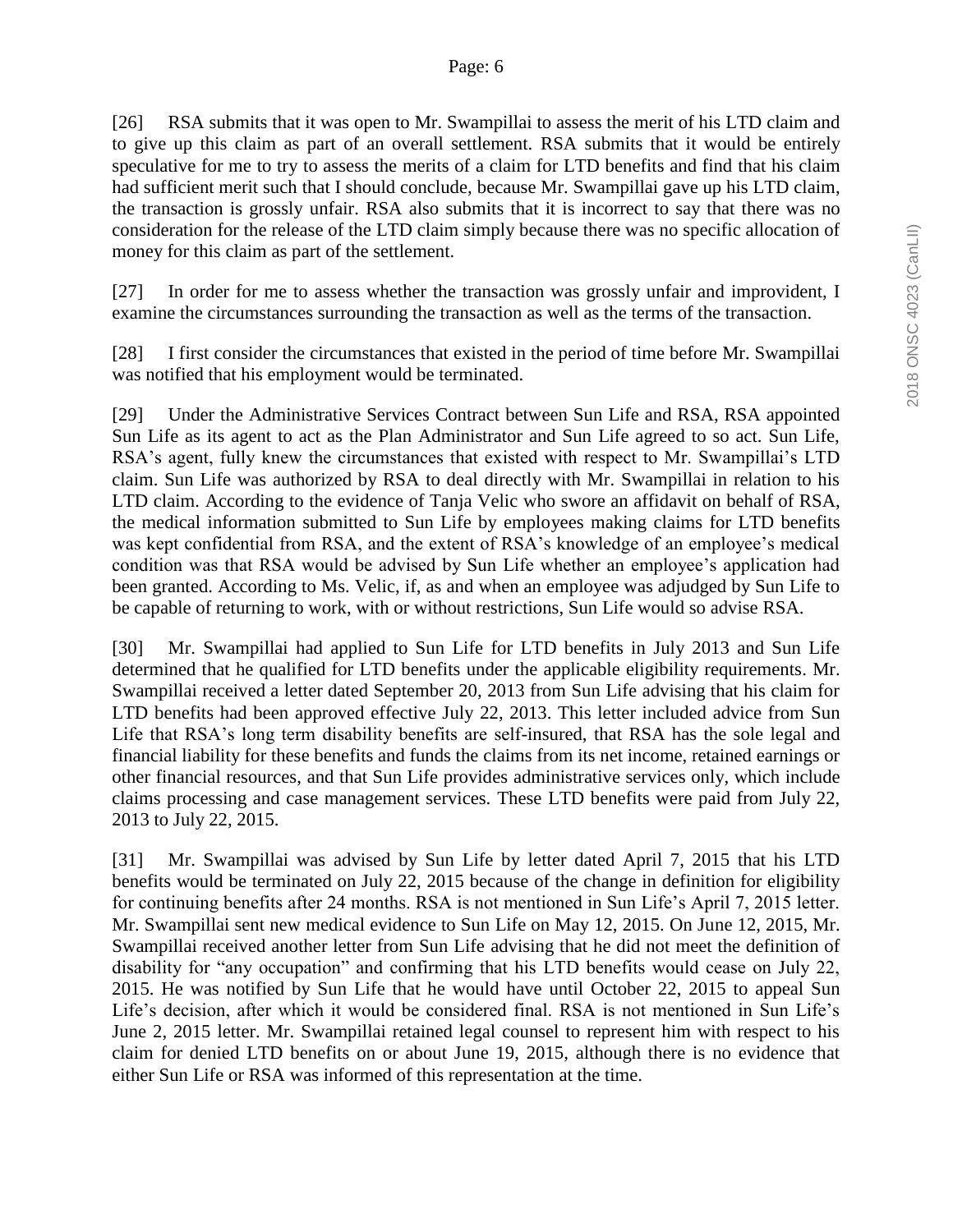[32] It is clear that in the period of time just before Mr. Swampillai was notified by RSA that his employment would be terminated, he was actively engaged with Sun Life in pursuing a claim for LTD benefits. Mr. Swampillai had provided medical evidence to Sun Life to support this claim, including updated medical evidence as recently as May 12, 2015. He had retained legal counsel to represent him in respect of this claim. There is no dispute that this claim, if successful, would have substantial value, in excess of \$300,000, and this would have been known to Sun Life and RSA.

[33] Although RSA provided evidence that medical information submitted by employees to Sun Life was kept confidential from RSA, RSA knew that Mr. Swampillai's medical condition was such that he was incapable of performing the duties of his current occupation with RSA. In fact, before deciding to terminate Mr. Swampillai's employment, RSA had investigated whether there were any sedentary vacancies that matched Mr. Swampillai's skills and experience, and it decided that he did not have the ability to perform any work that was available. During the period of time leading up to RSA's decision to terminate Mr. Swampillai's employment, RSA also knew that Mr. Swampillai was nearing the end of the two-year "own-occupation" period. It was clear to both Sun Life and RSA in the period of time leading up to RSA's decision to terminate Mr. Swampillai's employment that, because of his disability, Mr. Swampillai was not capable from performing the duties of his current occupation with RSA. The dispute with Mr. Swampillai involved his eligibility for LTD benefits under the "any occupation" definition of disability.

[34] I next address the factual circumstances in relation to notification by RSA to Mr. Swampillai that his employment was terminated, and the negotiations with respect to the severance package that was offered by RSA.

[35] RSA sent to Mr. Swampillai by courier a letter dated June 24, 2015 advising him that his employment with RSA would cease effective July 22, 2015. Sun Life had advised Mr. Swampillai in its June 2, 2015 letter that it was willing to review new records and reports that he may obtain as part of the appeal process. Sun Life had informed Mr. Swampillai that its decision would be considered final after October 22, 2015. Therefore, at the time that Mr. Swampillai was notified by RSA of the termination of his employment and offered a severance package, he had just been informed by Sun Life that his claim for LTD benefits would not be final until October 22, 2015.

[36] Ms. Velic acknowledged on her cross-examination that during the period of time when she was talking to Mr. Swampillai concerning RSA's severance offer, she knew that if Mr. Swampillai signed the release, he would be waiving his long-term disability claim.

[37] RSA also knew that Mr. Swampillai did not accept the decision made by Sun Life that he did not qualify for ongoing LTD benefits under the "any occupation" eligibility standard that would apply after the expiry of the period two-year during which the "own occupation" standard applied. Ms. Velic gave the following evidence in this respect on her cross-examination: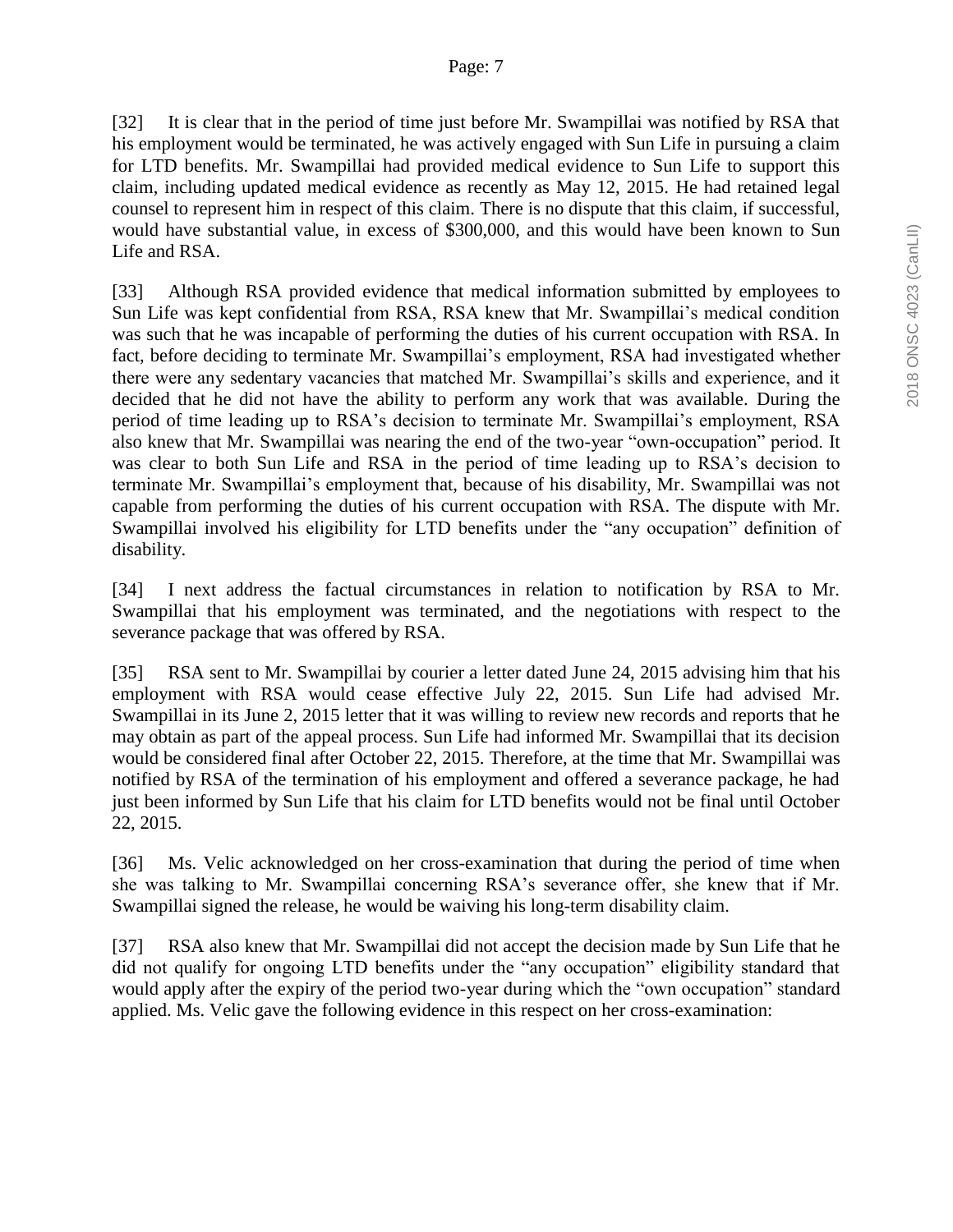98. Q. Did you ever ask Joe, in any of your telephone conversations with him, what his intentions were with regards to appealing his long-term disability claim?

A. I believe at the time me and Joe spoke, when I was to deliver his letter, he had already appealed Sun Life's decision. So I already knew that he had appealed.

99. I'm just asking if you ever asked him what his intentions were with regards to disputing the denial of his long-term disability benefits.

A. I – I can't recall for 100 percent if I did or did not.

100. Q. You'd agree with me that that would probably be an important question to ask him?

A. It's something that Sun Life would deal with.

[38] RSA does not disagree that asking Mr. Swampillai about his intentions concerning disputing the denial of his LTD claim would be important. RSA's position is that this is something that Sun Life would deal with. But when Ms. Velic was asked how Sun Life would do so, she gave the following evidence:

- 101. Q. But Sun Life didn't negotiate this termination package, correct? A. No.
- 102. Q. So how would Sun Life have asked that? A. They would provide him with an option to appeal at the time of decline.
- 103. Q. The denial letter that I put forward to you a minute ago that's A. Mm-hmm.
- 104. Q. in front of you, -- A. Mm-hmm.
- 105. Q. -- if you go to the second page of it it says, "The appeal period ends on October 22nd, 2015 to appeal our decision." A. Okay.
- 106. Q. You'd agree with me that October 22nd is a number of months after June 2015? [Mr. Stefanic]: Well, Counsel, it speaks for itself and she didn't – RSA did not write this letter so I don't know ---

By Mr. Silverman

107. Q. I understand. Well, it is extremely relevant because -- you would agree with me that based on this letter Joe could have continued appealing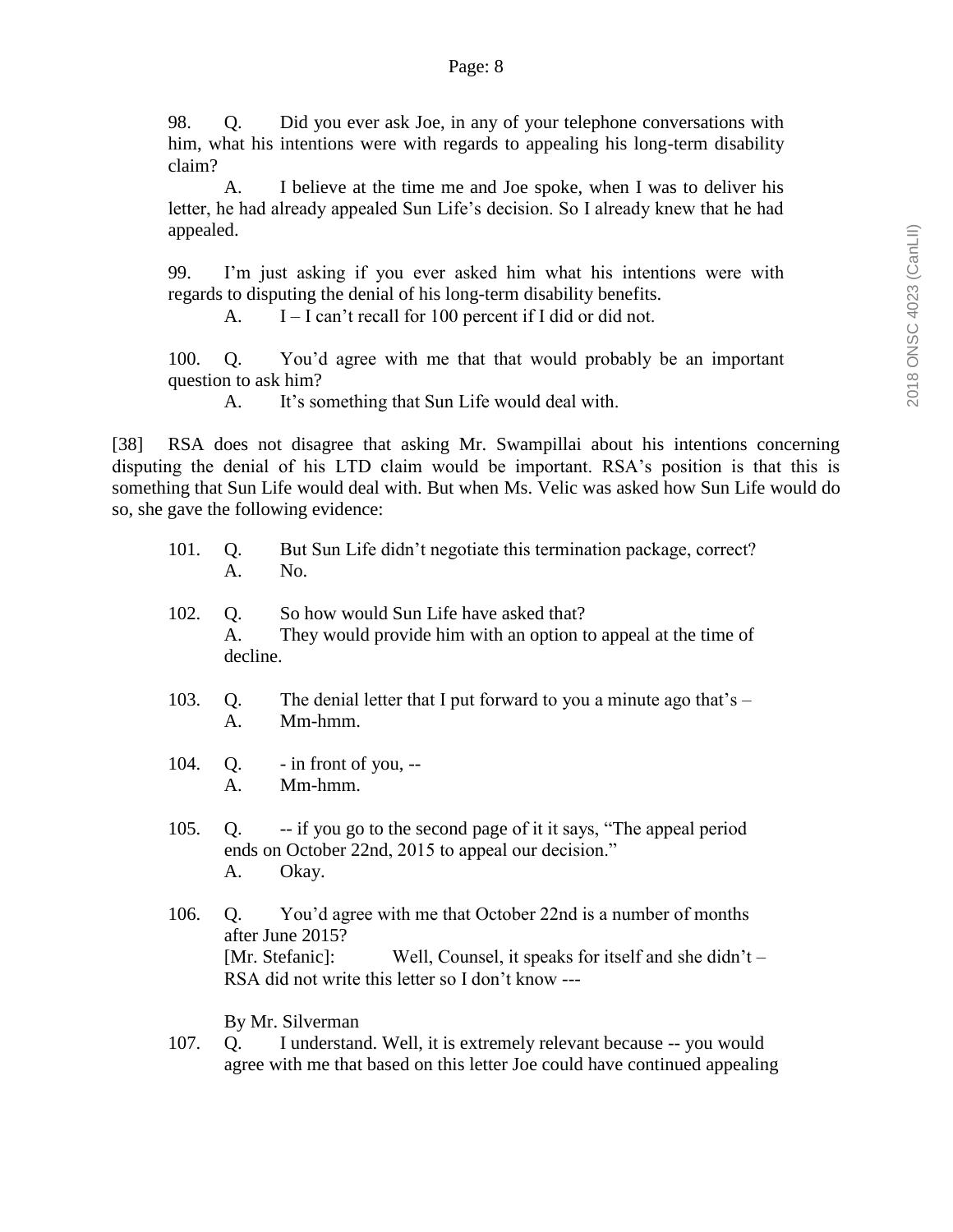his denial of his long-term disability benefits until October 22nd? You'd agree with me?

- A. Yes, based on this.
- 108. Q. And yet, despite the fact that he still had time, based on this letter, to appeal the decision, you did not ask him what his intentions were and if you wanted to continue appealing. You'd agree with me, correct? [Mr. Stefanic]: She's already answered that.

[39] Although RSA left it to Sun Life to discuss with Mr. Swampillai what his intentions were with respect to disputing the denial of his LTD benefits when he was asked to sign the release, Sun Life was not put into a position to do so. Sun Life did not know about the release until after the litigation commenced. In this respect, Janette Voisin, Sun Life's representative who provided affidavit evidence in support of the defendants' motion, gave the following evidence on her cross-examination:

- 65. Q. I understand. Did you personally, or any employee of Sun Life, ever negotiate a settlement with Joe with respect to his LTD benefits? A. No.
- 66. Q. When did Sun Life first see the draft release that Joe eventually signed? A. After litigation had started, so in the summer this year, I first received a copy in an e-mail and as an attachment from our lawyer.
- 67. Q. Was the copy that you received sent to you from RSA? Did Sun Life actually have a copy of the release in their possession before this litigation commenced? A. No.
- 68. Q. So it's fair to say that no one from Sun Life ever had any discussions with Joe about his rights of signing the release because they never knew he signed it? A. Correct.

[40] RSA's June 24, 2015 letter confirmed that Mr. Swampillai's employment would cease effective July 22, 2015. The letter addressed long term disability benefits in paragraph 1, and stated that Mr. Swampillai would continue to receive his LTD benefits until July 21, 2015. This information is consistent with what Sun Life had already informed Mr. Swampillai. However, according to the information that Sun Life had provided, this decision would not become final until October 22, 2015. RSA's letter does not state that, in order to receive the separation payments and other parts of the severance package, Mr. Swampillai was required to abandon his appeal of Sun Life's decision. Sun Life is not mentioned in RSA's letter. RSA's letter stated that the severance package was conditional upon Mr. Swampillai signing the full and final release that was enclosed and, if he did not do so, only his statutory minimum entitlements would be provided to him.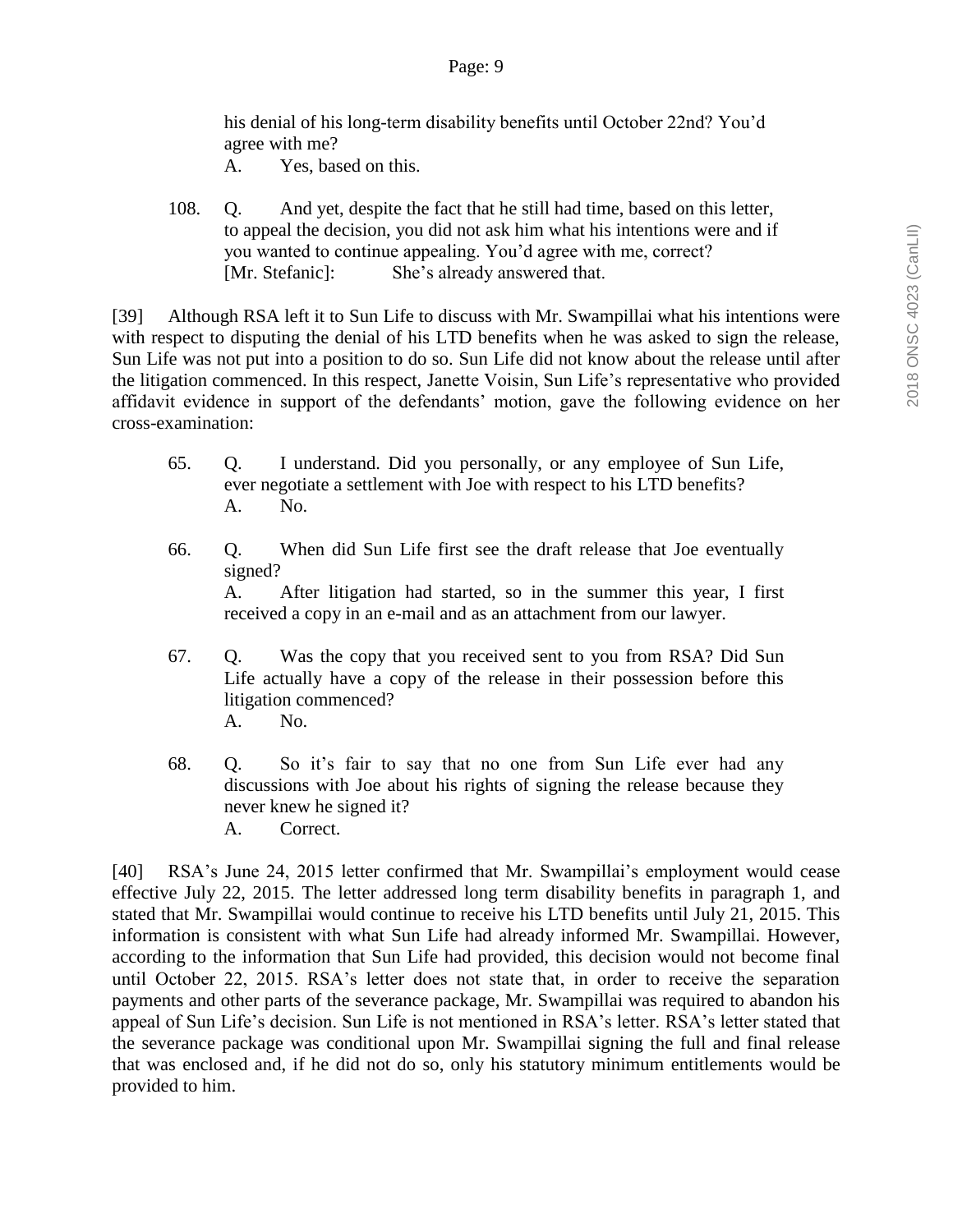[41] RSA's June 24, 2015 letter stated that he would be paid 43.2 weeks of his current base salary in respect of his termination consisting of minimum entitlement to statutory termination pay in lieu of notice representing eight weeks of his current base salary, minimum entitlement to statutory severance pay representing 8.7 weeks of his current base salary and an additional amount representing 26.5 weeks of his current base salary.

[42] RSA accepts that the separation payments described in RSA's June 24, 2015 letter did not take into consideration Mr. Swampillai's years of service with RSA from 2001 to 2007 during which, according to Ms. Velic's evidence, Mr. Swampillai had been engaged by RSA on fixed term contracts without employee benefits. Mr. Swampillai contacted Ms. Velic on July 10, 2015 and asked RSA to take into consideration his years of service from 2001 to 2007 and, upon reviewing this request, RSA agreed to enhance the severance package to accommodate it. RSA sent a restated letter to Mr. Swampillai dated July 14, 2015 in which the separation payments were calculated based upon an additional 17 weeks of base salary. The letter stated that the combined payments which represent 62.2 weeks of Mr. Swampillai's current base salary "are inclusive and exhaustive of any and all entitlements you may have to termination pay, severance pay and reasonable notice, whether in accordance with applicable employment standards legislation, at common law or otherwise".

[43] RSA accepts that its final offer to Mr. Swampillai did not include any money with respect to his LTD claim. Ms. Velic confirmed this on her cross-examination:

142. Q. Thank you. As part of the final offer that was made to Joe, that would have been Tab G of your material, was any money offered to Joe with respect to his future long-term disability benefits after July 2015?

A. I'm sorry, after which date?

143. Q. After the date of July 21st, 2015 -- that was the date when he would have stopped receiving LTD, correct?

A. Correct.

144. Q. Was any money offered to Joe as part of this termination package with respect to long-term disability benefits after July 21st, 2015?

A. No, because his LTD claim was denied after that date.

[44] Mr. Swampillai submits that in these circumstances, where he received nothing in exchange for releasing his rights in relation to his appeal from Sun Life's denial of his LTD benefits, a substantial claim, the transaction was grossly unfair and improvident.

[45] In response, RSA submits that for me to take Mr. Swampillai's dispute of the denial of his LTD claim into consideration would involve pure speculation, and that I should assess whether the transaction was grossly unfair without regard to the circumstances surrounding Mr. Swampillai's LTD claim. RSA submits that it would be incorrect for me to conclude that no consideration was given for the release of the LTD claim, and that it is not necessary to break down a payment made on a settlement to allocate amounts for each possible claim that could be made. RSA offers as an example that there was no money allocated to settlement of a claim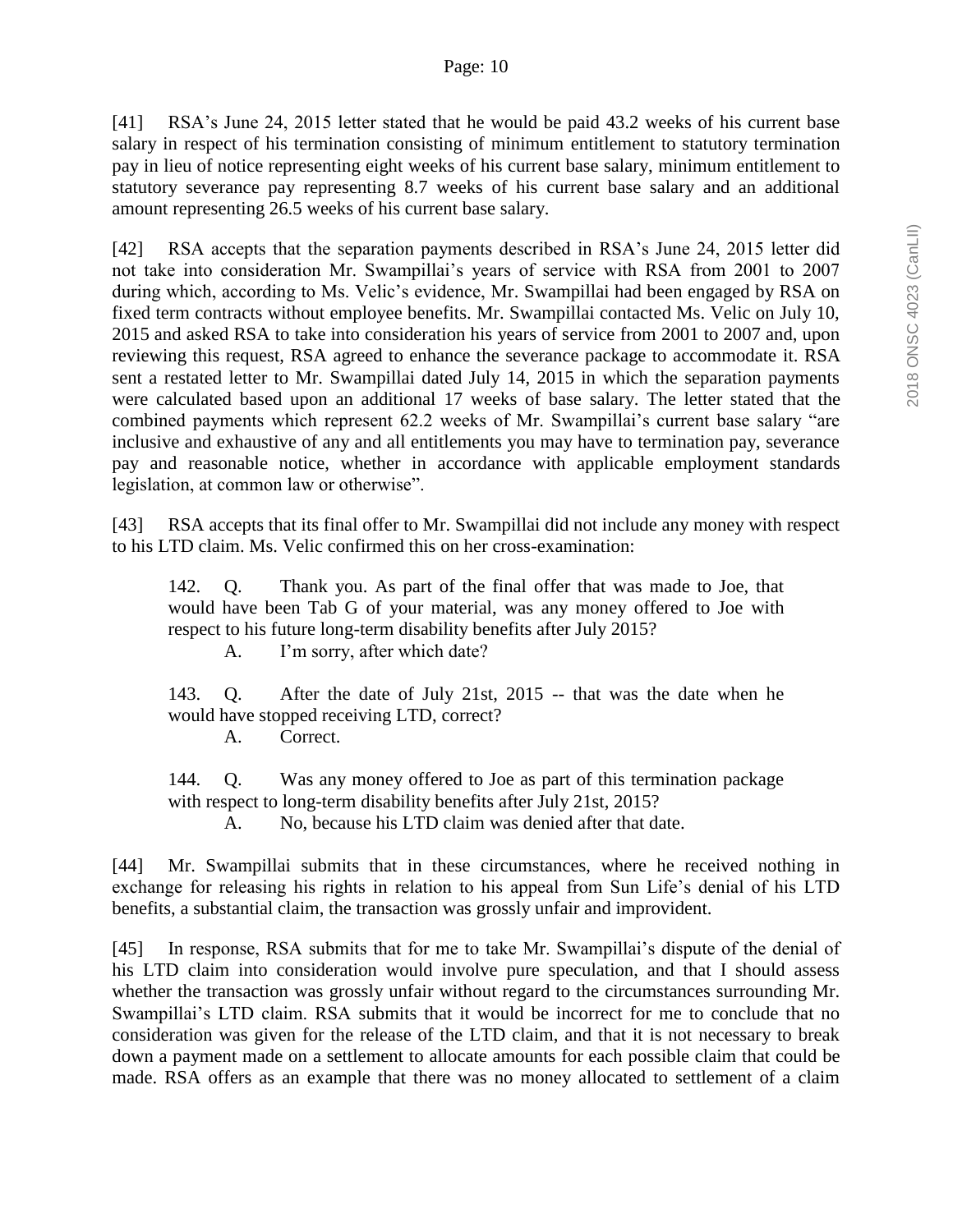based upon a human rights complaint and, nevertheless, such a claim is included in the release and would be released as part of the settlement.

[46] In support of its submissions, RSA refers to passages from the *Titus* decision at paras. 41 and 44 in which the Court of Appeal addressed the argument that the settlement in that case was grossly unfair because the period of notice provided for in the settlement was far less than the period that the trial judge had found to be reasonable. The Court of Appeal held that the fact that ten months is a reasonable notice period does not mean that three months was grossly unfair, observing that if he accepted, the plaintiff would receive the money immediately, have an opportunity to mitigate damages by seeking new employment, and avoid the delay, costs and uncertainty of litigation. The Court of Appeal held that it was reasonable for the employer to propose a release in the context of a reasonable settlement offer and it was then up to the plaintiff to accept, reject or renegotiate any component of the offer, including the release. RSA submits that the same considerations apply to this case. I disagree.

[47] In *Titus*, the parties were addressing one matter in dispute, the amount to be paid in lieu of notice of the termination of the plaintiff's employment. The plaintiff, a lawyer, knew that that the offer that was presented to him provided for payment in lieu of notice of three months, and he accepted the offer with his eyes open. In this case, on the other hand, at the time that he received notification of his dismissal, Mr. Swampillai had two significant claims. The negotiations between Mr. Swampillai and RSA after RSA's June 21, 2005 letter addressed only the payments to be made for statutory termination and severance pay and for payment in lieu of common law notice, and whether Mr. Swampillai's years of service from 2001 to 2007 should be taken into account in the calculations of these payments. Mr. Swampillai's other claim, for LTD benefits, was not addressed in RSA's letter (other than by confirming, as Sun Life had already advised, that the LTD benefits would continue until July 21, 2015 and through language in the form of release that was enclosed). The fact that the form of release required by RSA would bar Mr. Swampillai from pursuing his appeal of the denial by Sun Life of LTD benefits was not discussed with Mr. Swampillai by RSA or by Sun Life before he signed the release. The facts in *Titus* are very different than the facts in this case.

[48] I agree with RSA that the settlement of Mr. Swampillai's claims arising from the termination of his employment, including the release of the LTD claim, cannot be set aside based upon a total failure of consideration. However, I do not agree that, in these circumstances, the overall settlement, by the inclusion of the release of the LTD claim for no additional monetary payment, was not grossly unfair and improvident.

[49] This is not a situation where a claimant wishes to assert a claim that had never before been made, after a settlement. The example offered by RSA, a human rights complaint, would be such a claim. Even though no money was specifically allocated to such a claim in RSA's severance package, the release would be effective to bar such a claim in the circumstances. The LTD claim is different. This is because RSA and Sun Life knew that Mr. Swampillai was suffering from a disability which made him incapable of performing the duties of his own occupation with RSA. RSA and Sun Life knew that Mr. Swampillai was appealing the denial of his LTD benefits by Sun Life according to the "any occupation" definition of disability. Sun Life had been provided with medical information in support of Mr. Swampillai's appeal. Sun Life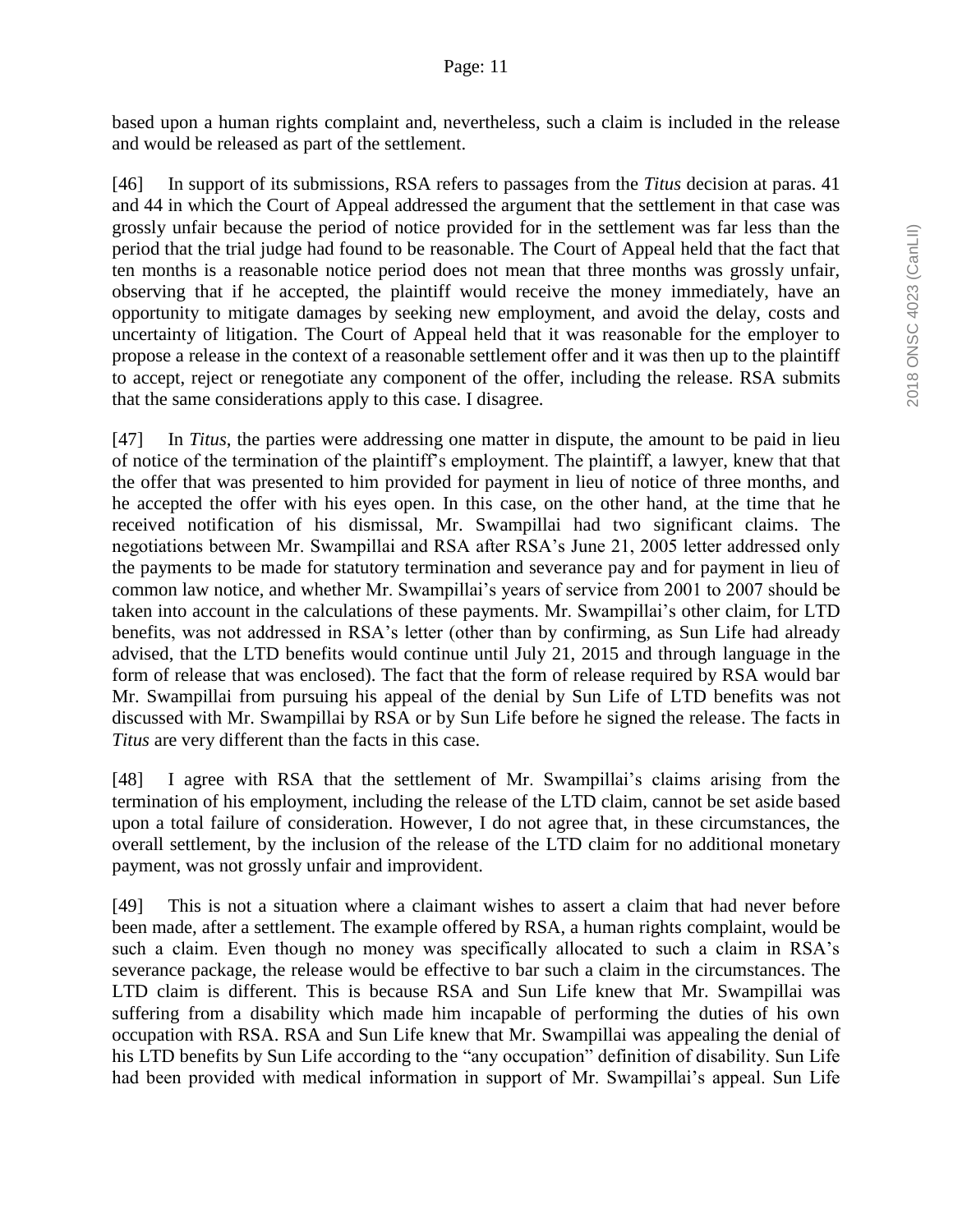knew that Mr. Swampillai had been told that the denial would not become final until October 22, 2015. No one from RSA, or from Sun Life, discussed with Mr. Swampillai whether he intended to continue his appeal of the denial of his LTD benefits. RSA's position is that this was something that Sun Life would deal with. Sun Life's evidence is that it did not discuss settlement of Mr. Swampillai's LTD claim with him, and that it did not find out about the release until after this litigation had started.

[50] In these circumstances, I conclude that the settlement of Mr. Swampillai's LTD claim on terms that provided for payment of nothing in exchange for a release of this claim as part of an overall settlement of claims in respect of the termination of his employment with RSA, in circumstances where RSA and Sun Life knew that Mr. Swampillai was appealing the denial of his LTD benefits, was grossly unfair. I also conclude that for Mr. Swampillai to release his claim for LTD benefits in these circumstances was clearly improvident.

### *Did Mr. Swampillai lack independent legal advice or other suitable advice?*

[51] RSA submits that Mr. Swampillai did seek legal advice in relation to the transaction from Sokoloff Lawyers. RSA submits that after Sokoloff Lawyers suggested that he seek advice from an employment lawyer, Mr. Swampillai decided not to do so, and that this was his choice to make. RSA submits that, whether or not Mr. Swampillai consulted a lawyer at Sokoloff Lawyers, he had an opportunity to seek legal or other suitable advice. RSA submits that Mr. Swampillai cannot satisfy the requirement of showing a lack of independent or other suitable advice.

[52] Mr. Swampillai submits that he did not receive legal advice with respect to the release before it was signed. Sokoloff Lawyers were retained before RSA sent the June 24, 2015 letter for the purpose of providing representation to him in relation to his LTD claim. He contacted Sokoloff Lawyers again, after receiving RSA's letter, to obtain legal advice in respect of negotiating an increase in the separation payments to reflect his service with RSA as a contract worker. Mr. Swampillai never received advice in this regard. I do not accept Sun Life's submission that the fact that an assistant at Sokoloff Lawyers informed Mr. Swampillai that the firm did not practice employment law and that he could go find another lawyer if he wanted help with the matter means that Mr. Swampillai received "other suitable advice".

[53] Mr. Swampillai's evidence is that RSA's June 24, 2015 letter did not mention anything about waiving his rights to dispute the denial of his LTD benefits. He was negotiating the LTD claim with Sun Life, not RSA. His evidence is that he did not put his mind to the fact that he was negotiating anything other than his severance package with RSA. Mr. Swampillai's evidence is that he did not closely read the release because he viewed it as a legal document that was a "more legalese" version of the June 24, 2015 letter. He did not think that the release had anything to do with his dealings with Sun Life, and he did not think it had anything to do with the denial of his LTD benefits.

[54] Mr. Swampillai did not receive legal advice or other professional advice with respect to the release and, specifically, he did not receive such advice in relation to the effect of the proposed settlement terms, including the release, on his LTD claim. In the circumstances, particularly given that RSA knew that Mr. Swampillai was appealing the denial of his LTD claim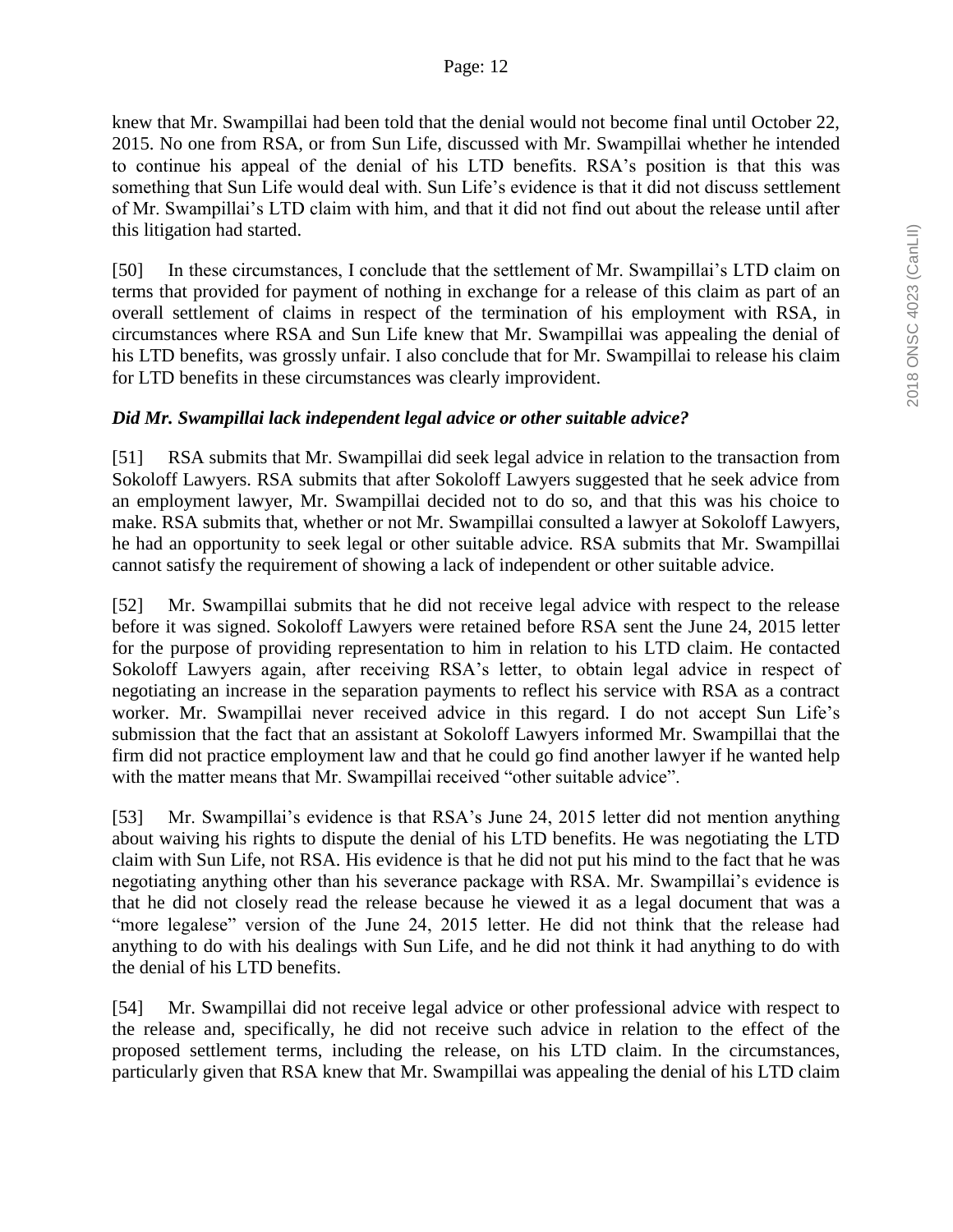and did not mention this issue in the course of negotiations concerning the settlement of Mr. Swampillai's entitlements upon the termination of his employment, I do not consider it to be unreasonable for Mr. Swampillai, given the state of mind that he reasonably would have had in the circumstances, not to have obtained legal advice.

[55] Mr. Swampillai has satisfied the requirement of proving a lack of independent legal or other suitable advice.

#### *Was there an overwhelming imbalance in bargaining power?*

[56] RSA submits that this case is no different than any case that involves settlement of an employee's claims arising from termination of his or her employment. RSA submits that Mr. Swampillai was given a reasonable period of time to review the proposed settlement terms, including the release, before accepting these terms. RSA points out that Mr. Swampillai even negotiated improved terms with RSA, and that this shows that there was not an overwhelming imbalance in bargaining power. RSA also submits that the decision in *Titus* requires that the imbalance in bargaining power must be caused by the victim's ignorance of business, illiteracy, ignorance of the language of the bargain, deafness, illness, senility, or similar disability, and that any imbalance in bargaining power in this case was not caused by any of these factors.

[57] Mr. Swampillai submits, citing *Titus* at para. 46, that there is an inherent imbalance in bargaining power between an employer and an employee when the former terminates the employment of the latter. In *Titus*, MacPherson J.A. quoted from the decision of Iacobucci J. in *Wallace v. United Grain Growers Ltd.*, [1997] 3 S.C.R. 701 where, at para. 95, he wrote "[t]he point at which the employment relationship ruptures is the time when the employee is most vulnerable and hence, most in need of protection." In *Titus*, the plaintiff relied upon this general vulnerability and, in addition, specific vulnerability because of the plaintiff's personal circumstances. MacPherson J.A. held that the generalized vulnerability of all terminated employees was diminished in that case by the fact that the plaintiff was a senior, knowledgeable lawyer particularly well-versed in contract and employment law, including the law relating to wrongful dismissal. MacPherson J.A. held at para. 49 that, in short, the plaintiff "knew well his position and his options (accept, reject, negotiate)". MacPherson J.A. also addressed the evidence in relation to the alleged specific vulnerability and concluded that, in the circumstances, the plaintiff had not proven that there was an overwhelming imbalance in bargaining power.

[58] Mr. Swampillai relies upon the general vulnerability of an employee at the time the employment relationship ruptured. He also relies on the evidence that not only was his employment being terminated, he had just been informed by Sun Life that his LTD benefits, which had been his only source of income for almost two years, were being terminated unless he was successful in appealing that decision. Mr. Swampillai also relies upon the language of the July 14, 2015 letter from RSA in which he was advised that the severance offer was conditional upon him signing the release and returning it by no later than July 29, 2015, failing which "this offer shall expire and only your statutory minimum entitlements shall be provided to you". Mr. Swampillai submits that this advice that if he did not accept RSA's offer he would receive only the minimum statutory payments, and not the additional 43.5 weeks of salary, magnified the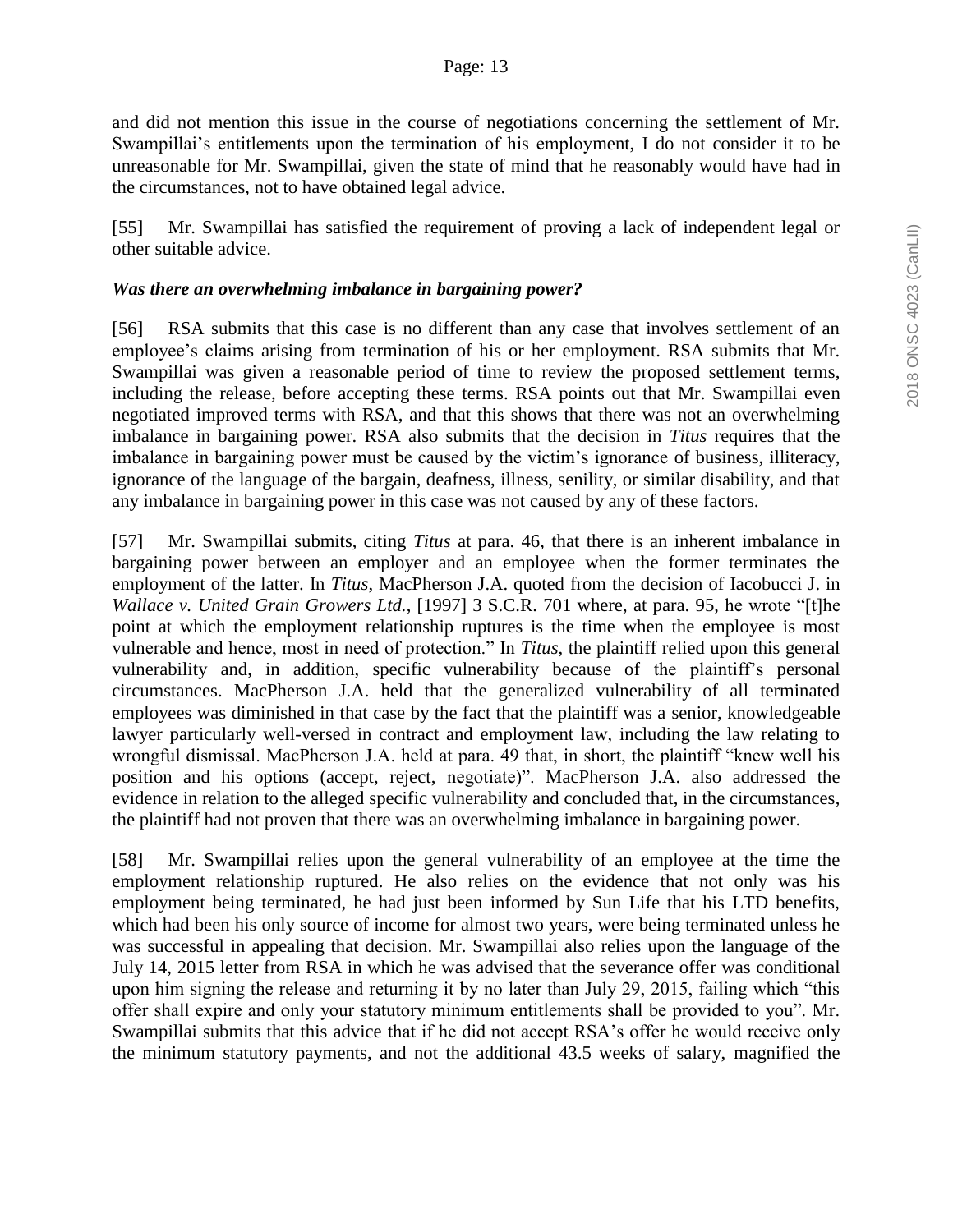precariousness of his financial situation, and made him particularly vulnerable in the circumstances.

[59] In addition, Mr. Swampillai relies on the fact that he had corresponded with Sun Life exclusively in relation to his LTD benefits for almost two years and, yet, the name Sun Life was not included anywhere in the July 22, 2015 letter or in the form of release that was enclosed. Mr. Swampillai submits that even though Ms. Velic did not disagree that it would be important for someone to discuss with Mr. Swampillai his intentions with regards to disputing the denial of his LTD benefits, no one did so, and the only reference to the release of these benefits is in the  $19<sup>th</sup>$ line of a 20 line paragraph in the form of release that was enclosed with the June 25 and July 15, 2015 letters from RSA.

[60] In this case, the general vulnerability of Mr. Swampillai at the time his employment relationship with RSA ruptured was not diminished by other circumstances, as was the case in *Titus*. Unlike the circumstances in *Titus*, Mr. Swampillai did not know his position and his options - to accept, reject, or negotiate - in respect of his LTD claim. Mr. Swampillai was in a vulnerable financial position, and he was suffering from health impairments that were sufficiently severe that he had qualified for LTD benefits for two years, under the "own occupation" definition of disability. RSA knew that Mr. Swampillai had qualified for LTD benefits and that he was appealing the denial of these benefits by Sun Life under the "any occupation" definition of disability that would apply after July 22, 2015. Mr. Swampillai had just been told by Sun Life that his LTD benefits would end on July 22, 2015, and that this decision would be considered final on October 22, 2015 unless it was successfully appealed before this date. Mr. Swampillai's financial circumstances were made even more precarious because he was told that RSA's July 22, 2015 severance package would be reduced to eliminate the payments of 43.5 weeks of salary, that were in addition to the statutory minimum payments for termination and severance pay, if it was not accepted as presented.

[61] The decision of the Alberta Court of Appeal in *Cain v. Clarica Life Insurance Company*, 2005 ABCA 437 was cited by MacPherson J.A. in his decision in *Titus* in which he described the necessary elements for unconscionability. In *Cain*, Côté J.A., when he addressed whether there was an overwhelming imbalance in bargaining power based upon the evidence in that case, made the following observations:

[61] Maybe the appellant employer was somewhat more competent than the respondent employee in such matters. Doubtless it had more money in the bank. Maybe the appellant did gain some advantage from consulting its lawyers more often (although no one has suggested to us what that advantage could have been).

[62] But unconscionability or related doctrines do not require complete equality of bargaining power. If they did, very few contracts would survive, and still fewer between an employer and an employee would.

[63] To upset a bargain, there must be a great disparity in bargaining power (and use made, advantage taken, of it): see the cases cited in Part F above.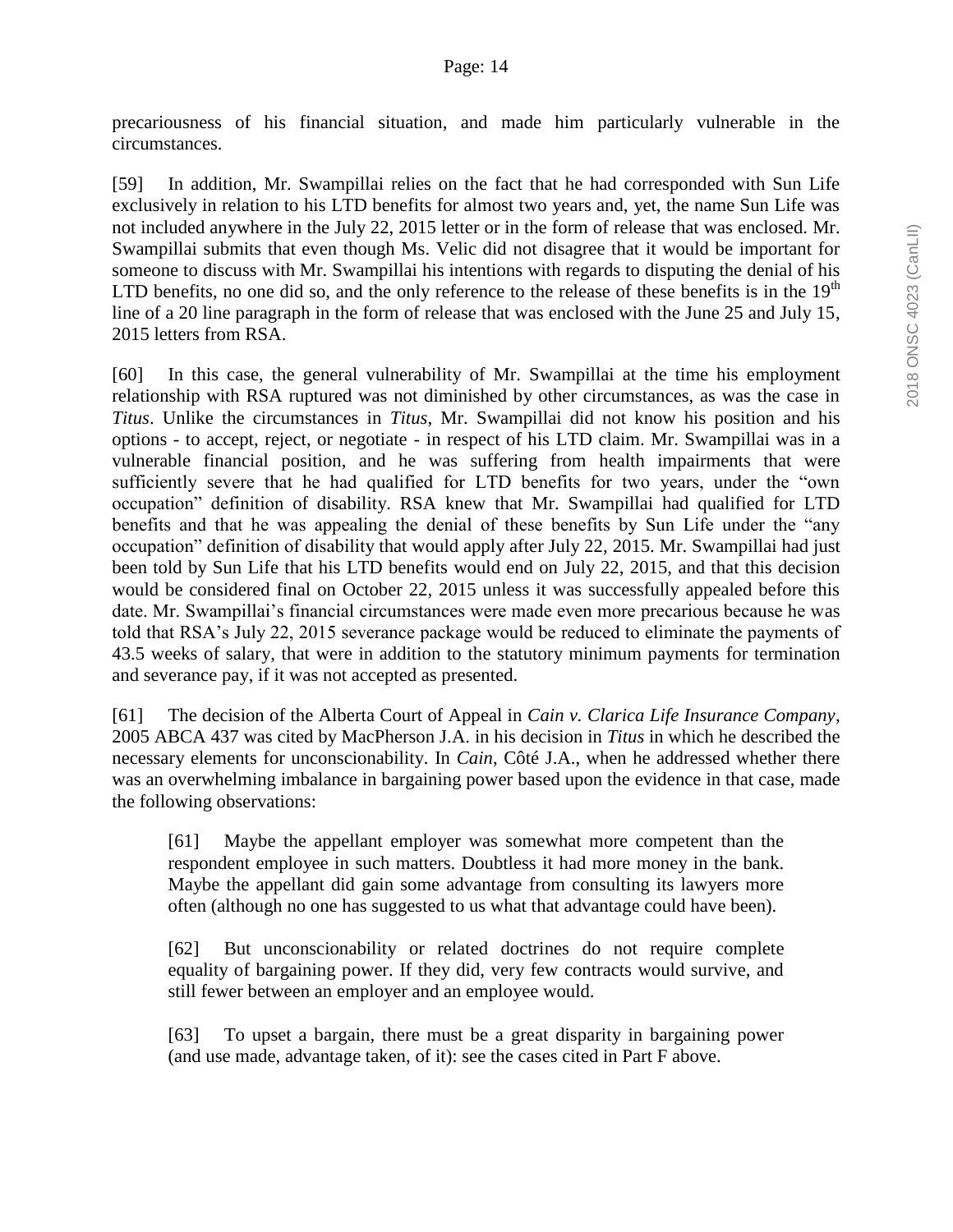The cases in Part F of his decision are those that Côté J.A. had cited in support of his description of the necessary elements for unconscionability that were quoted in *Titus*.

[62] I agree with these observations of Côté J.A. in *Cain*. However, this is not, as RSA submits, an ordinary case involving the negotiation of a severance package of an employee whose employment has been terminated. The circumstances that I have described in relation to Mr. Swampillai's LTD claim and his particular vulnerability in relation to this claim make this case an extraordinary one. Given these circumstances, I conclude that Mr. Swampillai has proven that there was an overwhelming imbalance in bargaining power between Mr. Swampillai and RSA at the time that his employment relationship with RSA was terminated.

# *Did RSA knowingly taking advantage of Mr. Swampillai's vulnerability?*

[63] As set out in *Titus*, the fourth element that is necessary for unconscionability is the other party knowingly taking advantage of the vulnerability of the party seeking to set aside a contract.

[64] This element was considered by Lederer J. in *Rubin v. Home Depot Canada Inc.*, 2012 ONSC 3053 who noted at para. 32 of his decision that "[i]t is impossible to look into the minds of the various officials responsible for the acts of [the employer] to find proof that they set out to take advantage of the vulnerability of [the plaintiff]. But it can be implied from their actions and approach to the termination." In this case, the determination of whether RSA knowingly took advantage of Mr. Swampillai's vulnerability can be inferred from the actions that it took and its approach to the termination of Mr. Swampillai's employment.

[65] At the time that the decision was taken to dismiss Mr. Swampillai, RSA knew that he had been receiving LTD benefits under the benefit plan that was administered by Sun Life for almost two years. RSA knew that Mr. Swampillai had appealed the decision of Sun Life to end his LTD payments effective July 22, 2015. This means that RSA must have known that Sun Life's decision was not final, because it was subject to appeal and the time to appeal would not expire until October 22, 2015. RSA knew that unless Sun Life changed its mind before its decision became final, Mr. Swampillai would soon be without a source of income. Sun Life had advised RSA that it had decided to deny Mr. Swampillai's LTD benefits after July 22, 2015 and, according to Ms. Velic's evidence, because Mr. Swampillai's LTD benefits were ending and RSA had no role for him to come back to, it decided to offer him a severance package.

[66] In these circumstances, RSA offered Mr. Swampillai a severance package that provided only for payments for statutory termination and severance pay, payment in lieu of common law notice, and a small amount for the cost of benefits at the end of the statutory notice period, without alerting him to the fact that the release that he would be required to sign in favour of RSA called for him to release his claim based upon Sun Life's denial of LTD benefits.

[67] In respect of this element of unconscionability, I regard as significant the answer given by Ms. Velic of RSA, when it was put to her on cross-examination that it would have been important for RSA to ask Mr. Swampillai what his intentions were with regard to disputing the denial of his LTD benefits. She did not respond that there was no requirement for RSA to raise this, and that it was up to Mr. Swampillai carefully read the release and to protect his own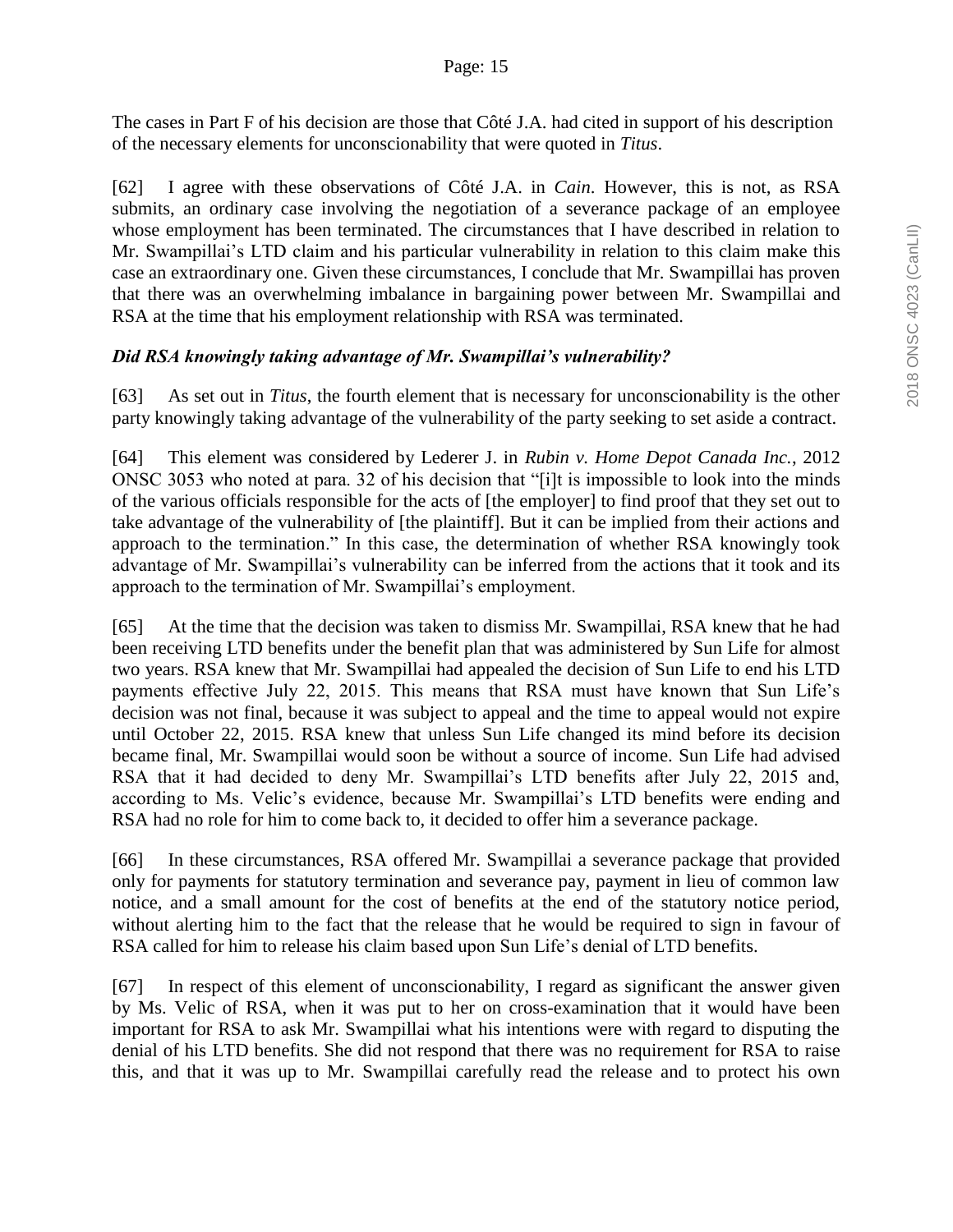interests. Ms. Velic responded that this was "something that Sun Like would deal with". I regard this answer as a reasonable acknowledgment that, in these circumstances, someone, either RSA or its agent, Sun Life, was required to raise with Mr. Swampillai that the release called for him to abandon his LTD claim and that, if he was medically unable to work again, his recourse against RSA for LTD benefits would be forever foreclosed.

[68] It would have been clear to RSA that a release by Mr. Swampillai of his LTD claim would have significant consequences for him. RSA, nevertheless, did not inform Sun Life that it had decided to dismiss Mr. Swampillai and require a release that called for him to give up his appeal of Sun Life's denial of his LTD claim under the "any occupation" definition of disability. Without this information, Sun Life could not act in the way that Ms. Velic suggested that it should, by asking Mr. Swampillai about his intentions concerning his LTD claim. RSA took no steps to determine from Sun Life whether it had done so, and Sun Life did not find out about the release until after this litigation commenced.

[69] By failing to alert Mr. Swampillai, either directly or through Sun Life, that he was required to abandon his claim for LTD benefits as part of the severance package that it offered, RSA knowingly took advantage of Mr. Swampillai's vulnerability.

[70] Mr. Swampillai has satisfied the four elements that are necessary to establish that the release, as it relates to Mr. Swampillai's LTD claim, is unconscionable.

## **Disposition**

[71] For the forgoing reasons, the release as it relates to Mr. Swampillai's LTD claim is set aside and declared unenforceable. The motions for summary judgment brought by RSA and by Sun Life are dismissed.

[72] The parties have agreed that the successful party is entitled to costs fixed in the amount of \$10,000. I therefore fix costs in the amount of \$10,000 payable by the defendants to Mr. Swampillai within 30 days.

Cavanagh J.

**Released:** June 26, 2018